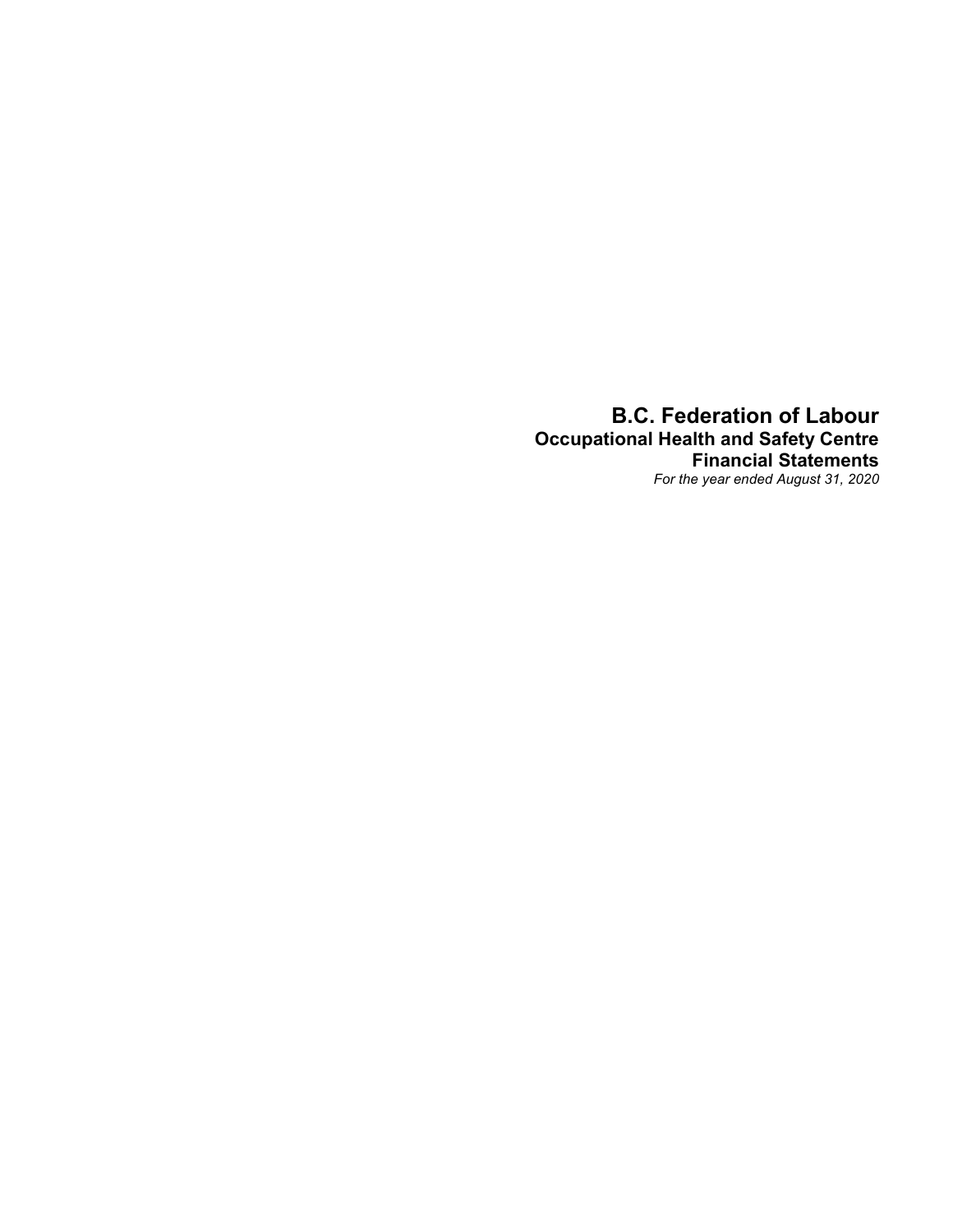|                                     | Page |
|-------------------------------------|------|
| <b>Independent Auditors' Report</b> |      |
| <b>Financial Statements</b>         |      |
|                                     |      |
|                                     |      |
|                                     |      |
|                                     |      |
|                                     |      |
| <b>Schedule</b>                     |      |
|                                     |      |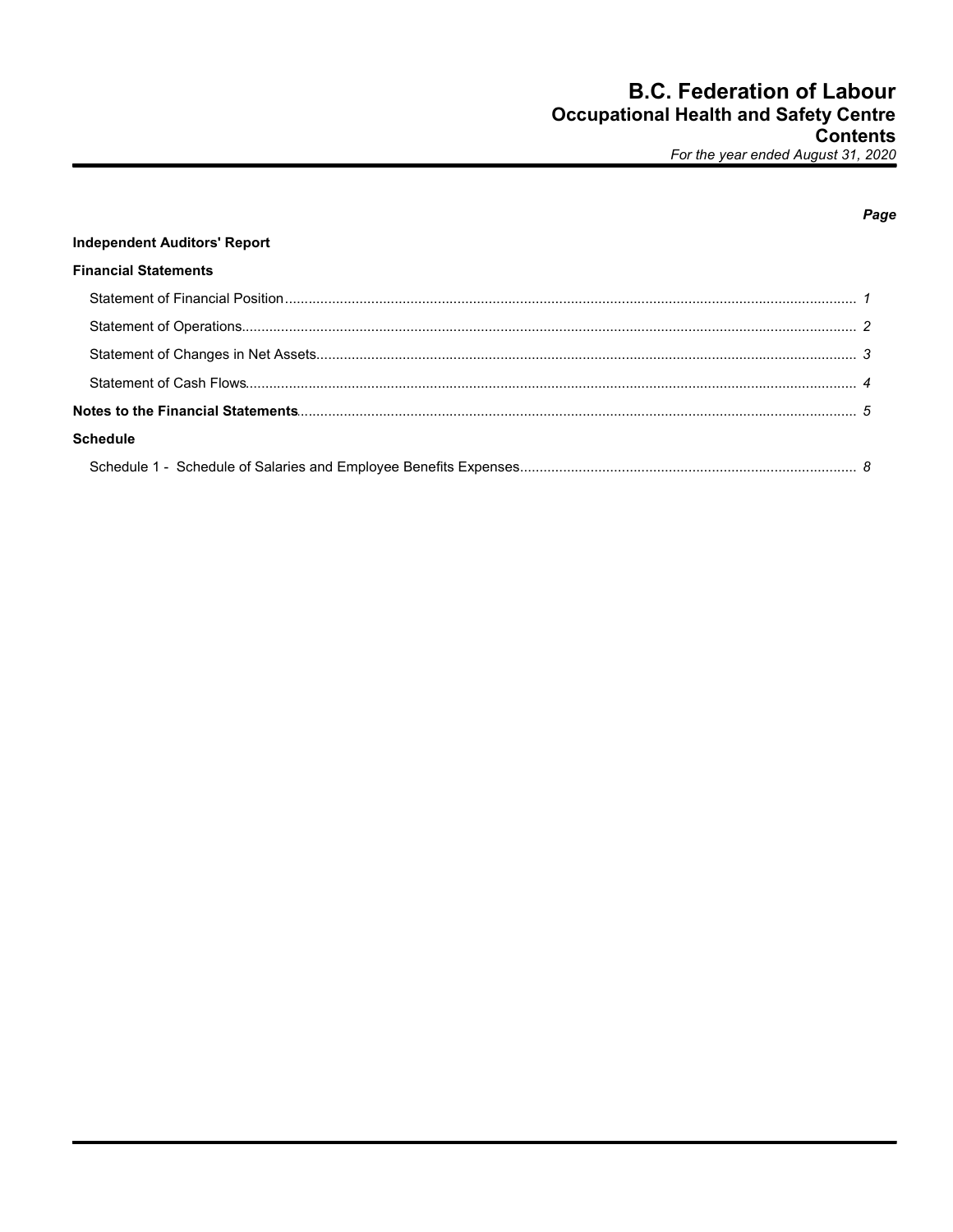To the Directors of Occupational Health and Safety Centre Fund:

#### Opinion

We have audited the Occupational Health and Safety Centre Fund (the "Centre") financial statements of the B.C. Federation of Labour (the "BCFED"), which comprise the statement of financial position as at August 31, 2020, and the statements of operations, changes in net assets and cash flows for the year then ended, and notes to the financial statements, including a summary of significant accounting policies.

In our opinion, the accompanying financial statements present fairly, in all material respects, the financial position of the Centre as at August 31, 2020, and the results of its operations and its cash flows for the year then ended in accordance with Canadian accounting standards for not-for-profit organizations.

#### Basis for Opinion

We conducted our audit in accordance with Canadian generally accepted auditing standards. Our responsibilities under those standards are further described in the Auditor's Responsibilities for the Audit of the Financial Statements section of our report. We are independent of the Centre in accordance with the ethical requirements that are relevant to our audit of the financial statements in Canada, and we have fulfilled our other ethical responsibilities in accordance with these requirements. We believe that the audit evidence we have obtained is sufficient and appropriate to provide a basis for our opinion.

#### Other Matter

The accompanying financial statements are specific to the financial position and results of operations of the Occupational Health and Safety Centre Fund, an element of the financial statements of the BCFED. The financial statements have been prepared to provide information to the Directors and to the Workers' Compensation Board, and as a result, may not be suitable for another purpose.

#### Responsibilities of Administration and Those Charged with Governance for the Financial Statements

Administration is responsible for the preparation and fair presentation of the financial statements in accordance with Canadian accounting standards for not-for-profit organizations, and for such internal control as administration determines is necessary to enable the preparation of financial statements that are free from material misstatement, whether due to fraud or error.

In preparing the financial statements, administration is responsible for assessing the Centre's ability to continue as a going concern, disclosing, as applicable, matters related to going concern and using the going concern basis of accounting unless administration either intends to liquidate the Centre or to cease operations, or has no realistic alternative but to do so.

Those charged with governance are responsible for overseeing the Centre's financial reporting process.

#### Auditor's Responsibilities for the Audit of the Financial Statements

Our objectives are to obtain reasonable assurance about whether the financial statements as a whole are free from material misstatement, whether due to fraud or error, and to issue an auditor's report that includes our opinion. Reasonable assurance is a high level of assurance, but is not a guarantee that an audit conducted in accordance with Canadian generally accepted auditing standards will always detect a material misstatement when it exists. Misstatements can arise from fraud or error and are considered material if, individually or in the aggregate, they could reasonably be expected to influence the economic decisions of users taken on the basis of these financial statements.

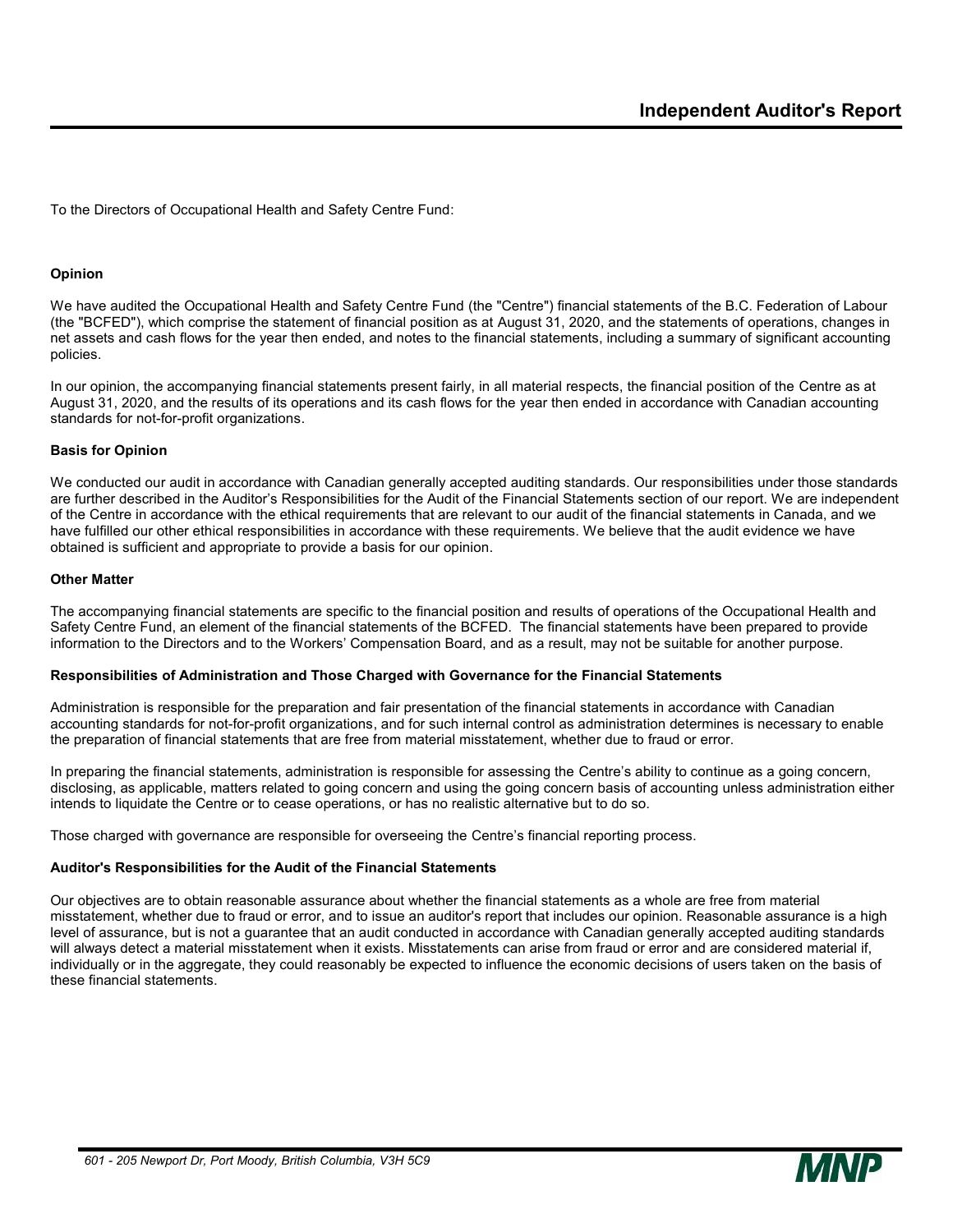As part of an audit in accordance with Canadian generally accepted auditing standards, we exercise professional judgment and maintain professional skepticism throughout the audit. We also:

- Identify and assess the risks of material misstatement of the financial statements, whether due to fraud or error, design and perform audit procedures responsive to those risks, and obtain audit evidence that is sufficient and appropriate to provide a basis for our opinion. The risk of not detecting a material misstatement resulting from fraud is higher than for one resulting from error, as fraud may involve collusion, forgery, intentional omissions, misrepresentations, or the override of internal control.
- Obtain an understanding of internal control relevant to the audit in order to design audit procedures that are appropriate in the circumstances, but not for the purpose of expressing an opinion on the effectiveness of the Centre's internal control.
- Evaluate the appropriateness of accounting policies used and the reasonableness of accounting estimates and related disclosures made by administration.
- Conclude on the appropriateness of administration's use of the going concern basis of accounting and, based on the audit evidence obtained, whether a material uncertainty exists related to events or conditions that may cast significant doubt on the Centre's ability to continue as a going concern. If we conclude that a material uncertainty exists, we are required to draw attention in our auditor's report to the related disclosures in the financial statements or, if such disclosures are inadequate, to modify our opinion. Our conclusions are based on the audit evidence obtained up to the date of our auditor's report. However, future events or conditions may cause the Centre to cease to continue as a going concern.
- Evaluate the overall presentation, structure and content of the financial statements, including the disclosures, and whether the financial statements represent the underlying transactions and events in a manner that achieves fair presentation.

We communicate with those charged with governance regarding, among other matters, the planned scope and timing of the audit and significant audit findings, including any significant deficiencies in internal control that we identify during our audit.

Port Moody, British Columbia

 $MNP$ LLP

October 1, 2020 Chartered Professional Accountants

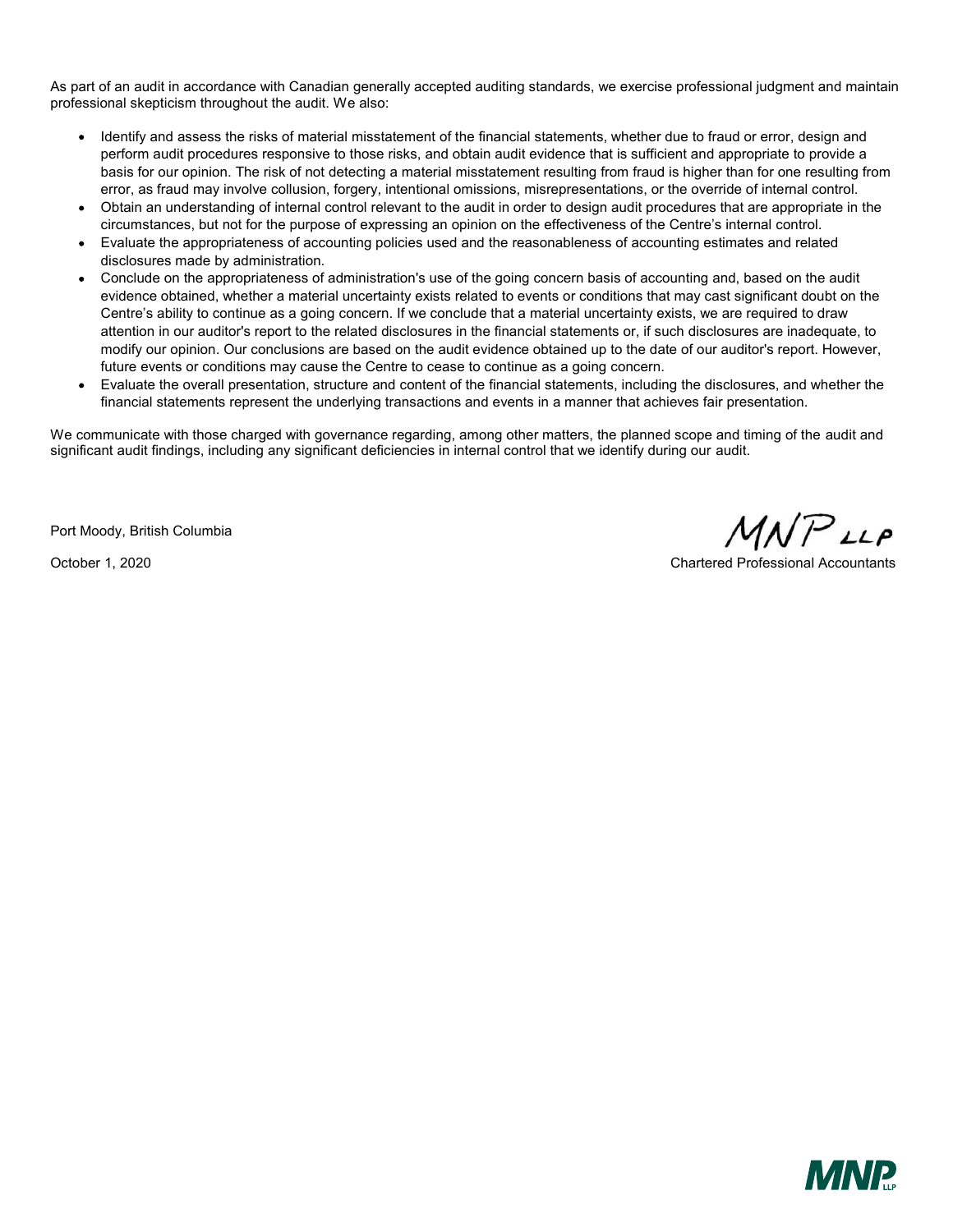# **B.C. Federation of Labour Occupational Health and Safety Centre Statement of Financial Position**<br>As at August 31, 2020

|                                            | 2020      | 2019      |
|--------------------------------------------|-----------|-----------|
| <b>Assets</b>                              |           |           |
| <b>Current</b>                             |           |           |
| Cash                                       | 123,776   | 107,864   |
| Accounts receivable                        | 33,633    | 32,110    |
| Term deposits                              | 925,316   | 1,470,000 |
| Prepaid expenses                           | 12,948    | 21,379    |
|                                            | 1,095,673 | 1,631,353 |
| Capital assets (Note 3)                    | 549,133   |           |
|                                            | 1,644,806 | 1,631,353 |
| <b>Liabilities</b>                         |           |           |
| <b>Current</b>                             |           |           |
| Accounts payable and accruals              | 427,464   | 210,945   |
| Deferred course registration fees (Note 4) | 89,838    | 139,260   |
| Due to BC FED General Fund (Note 5)        | 163,789   | 197,443   |
|                                            | 681,091   | 547,648   |
| Significant events (Note 6)                |           |           |
| <b>Net Assets</b>                          |           |           |
| Unrestricted                               | 414,582   | 1,083,705 |
| Invested in capital assets                 | 549,133   |           |
|                                            | 963,715   | 1,083,705 |
|                                            | 1,644,806 | 1,631,353 |

### Approved on behalf of the Board

**Director** 

ctor

The accompanying notes are an integral part of these financial statements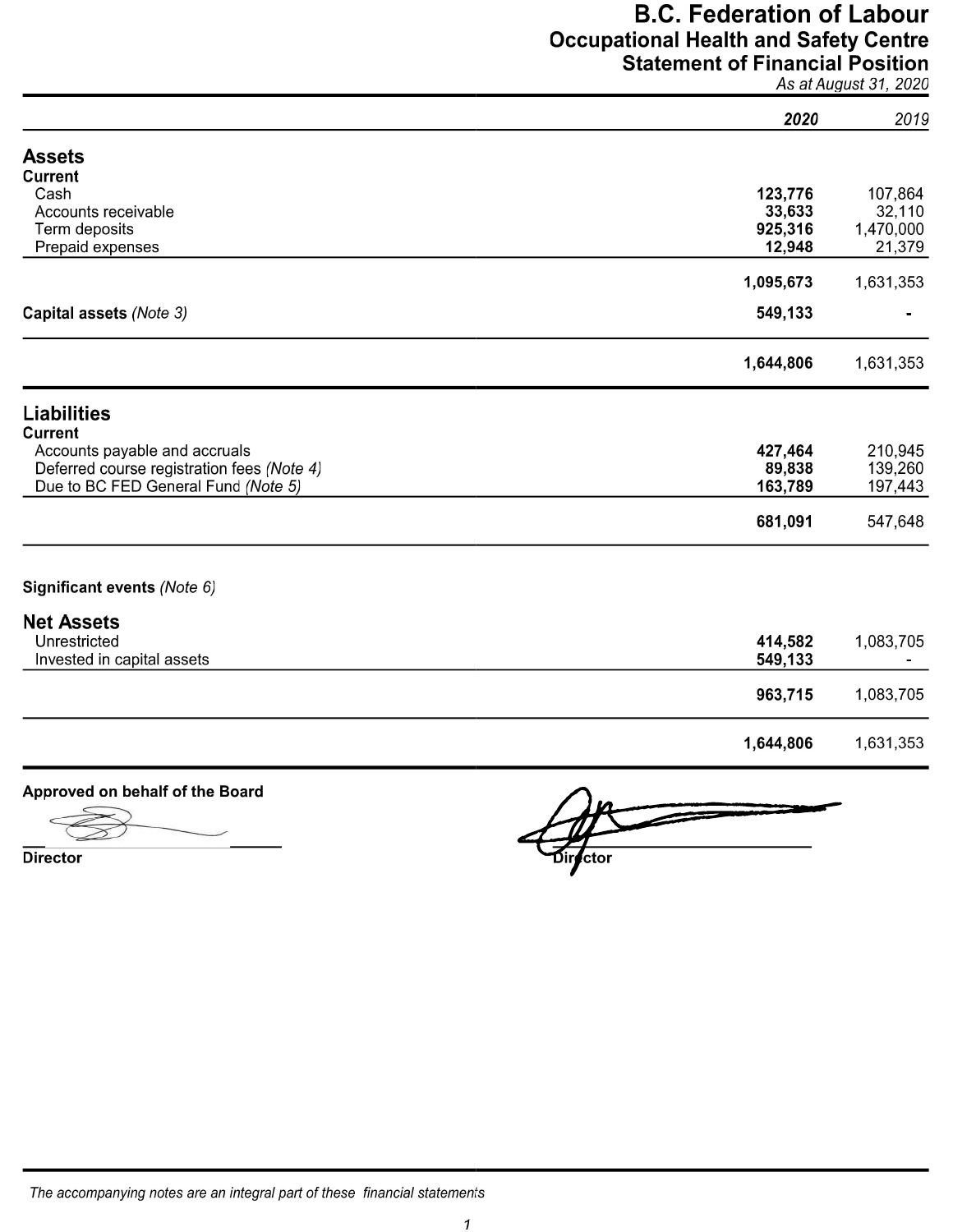## B.C. Federation of Labour Occupational Health and Safety Centre Statement of Operations

For the year ended August 31, 2020

|                                                 | 2020      | 2019      |
|-------------------------------------------------|-----------|-----------|
| <b>Revenue</b>                                  |           |           |
| WCB project funds                               | 2,354,478 | 2,286,808 |
| Course registration fees                        | 616,083   | 1,029,416 |
| Interest and other                              | 92,959    | 70,899    |
| <b>Total revenue</b>                            | 3,063,520 | 3,387,123 |
| <b>Expenses</b>                                 |           |           |
| Accounting and legal fees                       | 82,880    | 18,388    |
| Advertising and sponsorships                    | 69,775    | 65,543    |
| Benefits (Schedule 1)                           | 634,708   | 487,671   |
| Conferences, registrations and meeting expenses | 88,900    | 133,409   |
| Consultants and contractors (Schedule 1)        | 179,177   | 337,859   |
| Furniture and equipment                         | 2,392     | 21,731    |
| Miscellaneous                                   | 18,371    | 24,531    |
| Office supplies                                 | 35,956    | 36,024    |
| Property tax and insurance                      | 9,497     | 7,389     |
| Publication                                     | 131,086   | 196,881   |
| Rent - office                                   | 77,040    | 74,851    |
| Salaries (Schedule 1)                           | 1,511,610 | 1,057,008 |
| Technology                                      | 84,427    | 61,639    |
| Telecommunications and freight                  | 34,528    | 40,062    |
| Training - staff                                | 44,033    | 7,077     |
| Travel                                          | 179,130   | 278,462   |
| <b>Total expenses</b>                           | 3,183,510 | 2,848,525 |
| Excess (deficiency) of revenue over expenses    | (119,990) | 538,598   |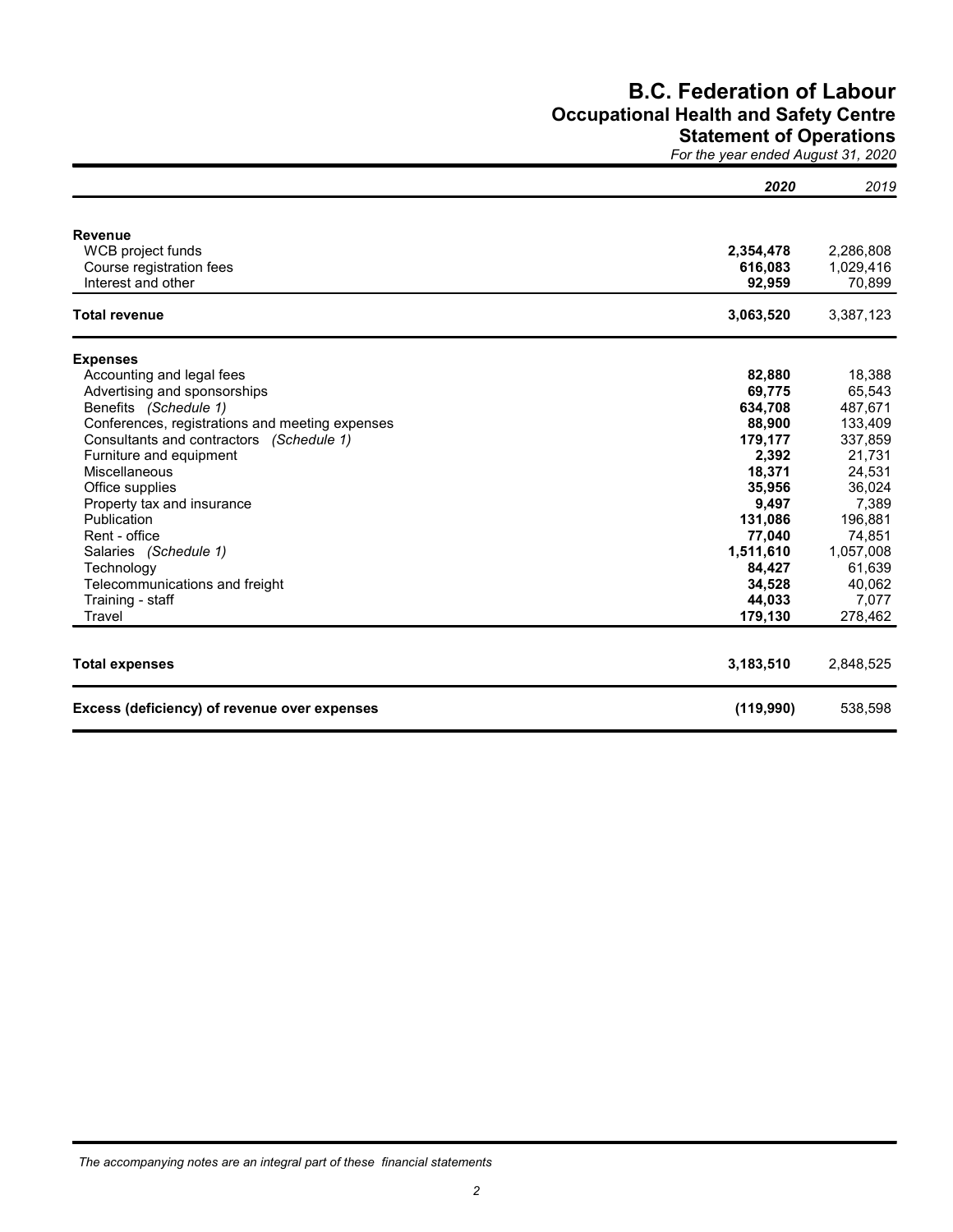## B.C. Federation of Labour Occupational Health and Safety Centre Statement of Changes in Net Assets

For the year ended August 31, 2020

|                                              | <b>Unrestricted</b> | <b>Invested in</b><br>capital assets | 2020      | 2019      |
|----------------------------------------------|---------------------|--------------------------------------|-----------|-----------|
| Net assets, beginning of year                | 1,083,705           | $\blacksquare$                       | 1,083,705 | 545,107   |
| Excess (deficiency) of revenue over expenses | (119,990)           | ۰                                    | (119,990) | 538,598   |
| <b>Purchase of capital assets</b>            | (549, 133)          | 549.133                              |           |           |
| Net assets, end of year                      | 414,582             | 549.133                              | 963,715   | 1,083,705 |

The accompanying notes are an integral part of these financial statements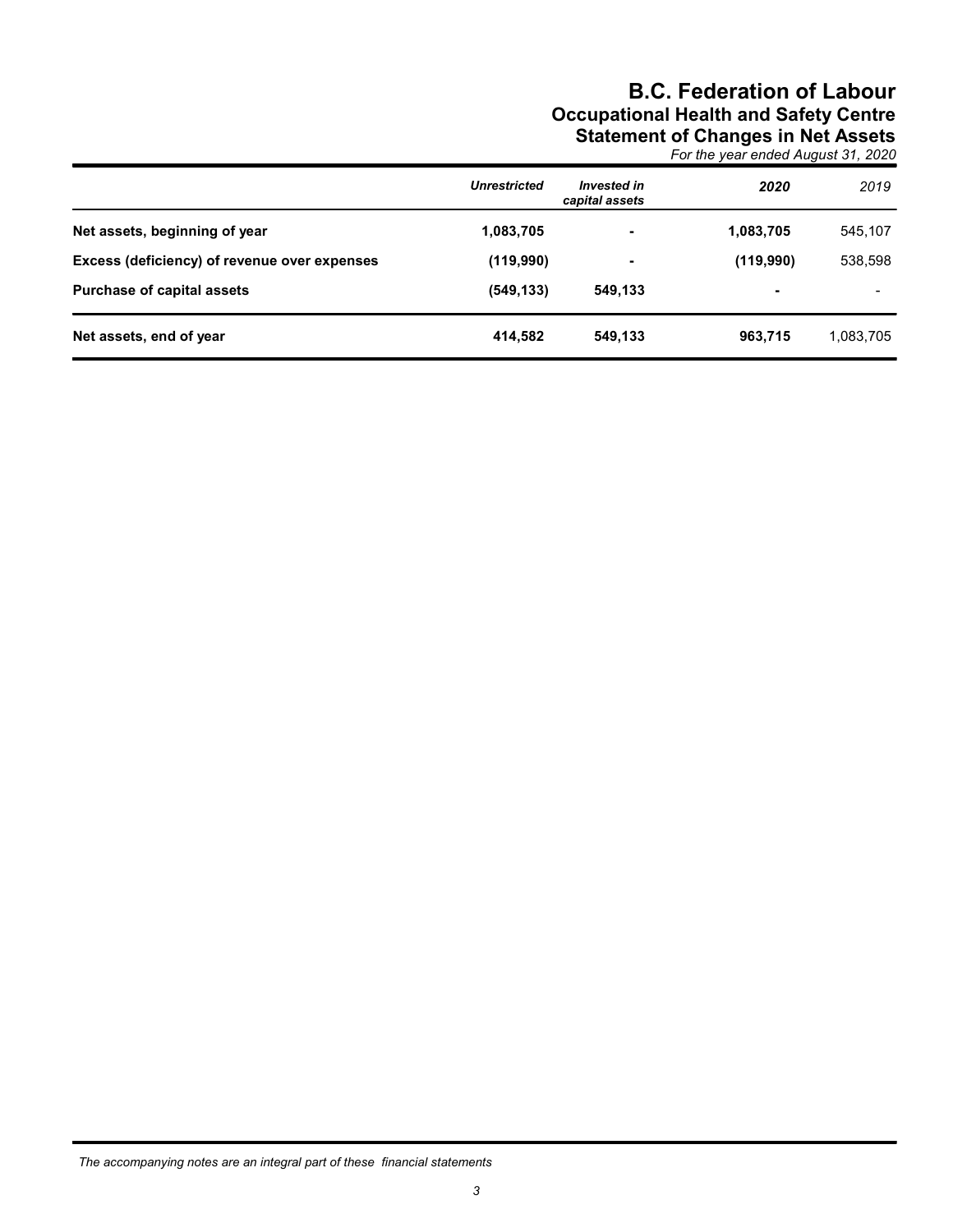## B.C. Federation of Labour Occupational Health and Safety Centre

## Statement of Cash Flows

For the year ended August 31, 2020

|                                                                          | 2020       | 2019       |
|--------------------------------------------------------------------------|------------|------------|
| Cash provided by (used for) the following activities<br><b>Operating</b> |            |            |
| Excess (deficiency) of revenue over expenses                             | (119,990)  | 538,598    |
| Changes in working capital accounts                                      |            |            |
| Accounts receivable                                                      | (1,523)    | 25,140     |
| Prepaid expenses                                                         | 8,431      | (9,017)    |
| Accounts payable and accruals                                            | 216,519    | 26,061     |
| Deferred course registration fees                                        | (49, 422)  | 28,719     |
|                                                                          | 54,015     | 609,501    |
| <b>Financing</b>                                                         |            |            |
| Repayments of due to BC FED General Fund                                 | (33, 654)  | (336, 387) |
| Investing                                                                |            |            |
| Purchase of term deposits                                                |            | (637, 888) |
| Proceeds on maturity of term deposits                                    | 544,684    |            |
| Investment in capital assets                                             | (549, 133) |            |
|                                                                          | (4, 449)   | (637, 888) |
| Increase (decrease) in cash resources                                    | 15,912     | (364, 774) |
| Cash resources, beginning of year                                        | 107,864    | 472,638    |
| Cash resources, end of year                                              | 123,776    | 107,864    |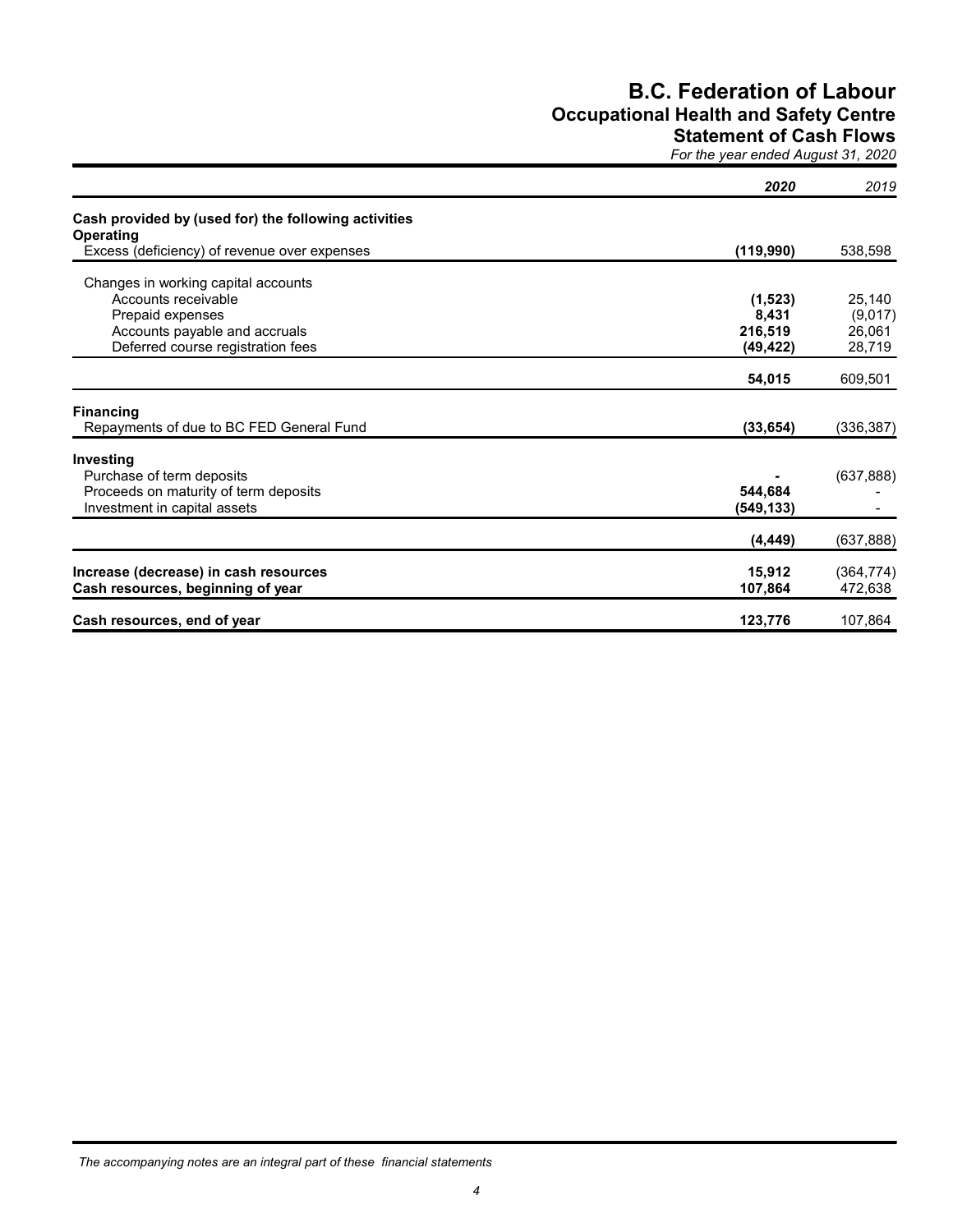#### 1. Nature of the organization

The B.C. Federation of Labour ("the BCFED") was formed to promote the principles and policies of the Canadian Labour Congress and to promote the interests of working people and BCFED's affiliates in British Columbia.

The BCFED is a not-for-profit organization under the Income Tax Act (the "Act") and as such is exempt from income taxes. In order to maintain its status as a registered not-for-profit organization under the Act, the BCFED must meet certain requirements within the Act. In the opinion of the management, these requirements have been met.

The financial statements of BCFED are comprised of two Fund's, being the Occupational Health and Safety Centre (the "Centre") and the BCFED General Fund. These financial statements have been prepared to report the financial position and results of operations of the Centre, and do not include account balances and transactions of BCFED's General Fund. Financial statements of BCFED, presenting the financial position and results of operations of both the Centre and General Fund are available upon request.

#### 2. Significant accounting policies

These financial statements have been prepared in accordance with Canadian accounting standards for not-for-profit organizations set out in Part III of the CPA Canada Handbook - Accounting, as issued by the Accounting Standards Board in Canada, which are part of Canadian generally accepted accounting principles, and include the following significant accounting policies:

#### Revenue recognition

The Centre is funded under an agreement with the Workers' Compensation Board of British Columbia to provide occupational health and safety training from September 2018 through to August 2020. Course registration fees are recognized upon completion of the related conference, course or event if collection is reasonably assured.

#### Capital assets

Capital assets are recorded at cost less accumulated amortization. Amortization is provided using the straight-line method at rates intended to amortize the cost of the assets over their estimated useful lives:

|                         | Rate        |
|-------------------------|-------------|
| Computer software       | 10 vears    |
| Furniture and equipment | 3 - 5 years |

#### Financial instruments

The Centre recognizes its financial instruments when the Centre becomes party to the contractual provisions of the financial instrument. All financial instruments are initially recorded at their fair value, including financial assets and liabilities originated and issued in a related party transaction with management. Financial assets and liabilities originated and issued in all other related party transactions are initially measured at their carrying or exchange amount in accordance with Section 3840 Related Party Transactions.

At initial recognition, the Centre may irrevocably elect to subsequently measure any financial instrument at fair value. The Centre has not made such an election during the year.

The Centre subsequently measures financial assets and liabilities measured at amortized cost, with transaction costs and financing fees added to the carrying amount of the Centre's financial instruments.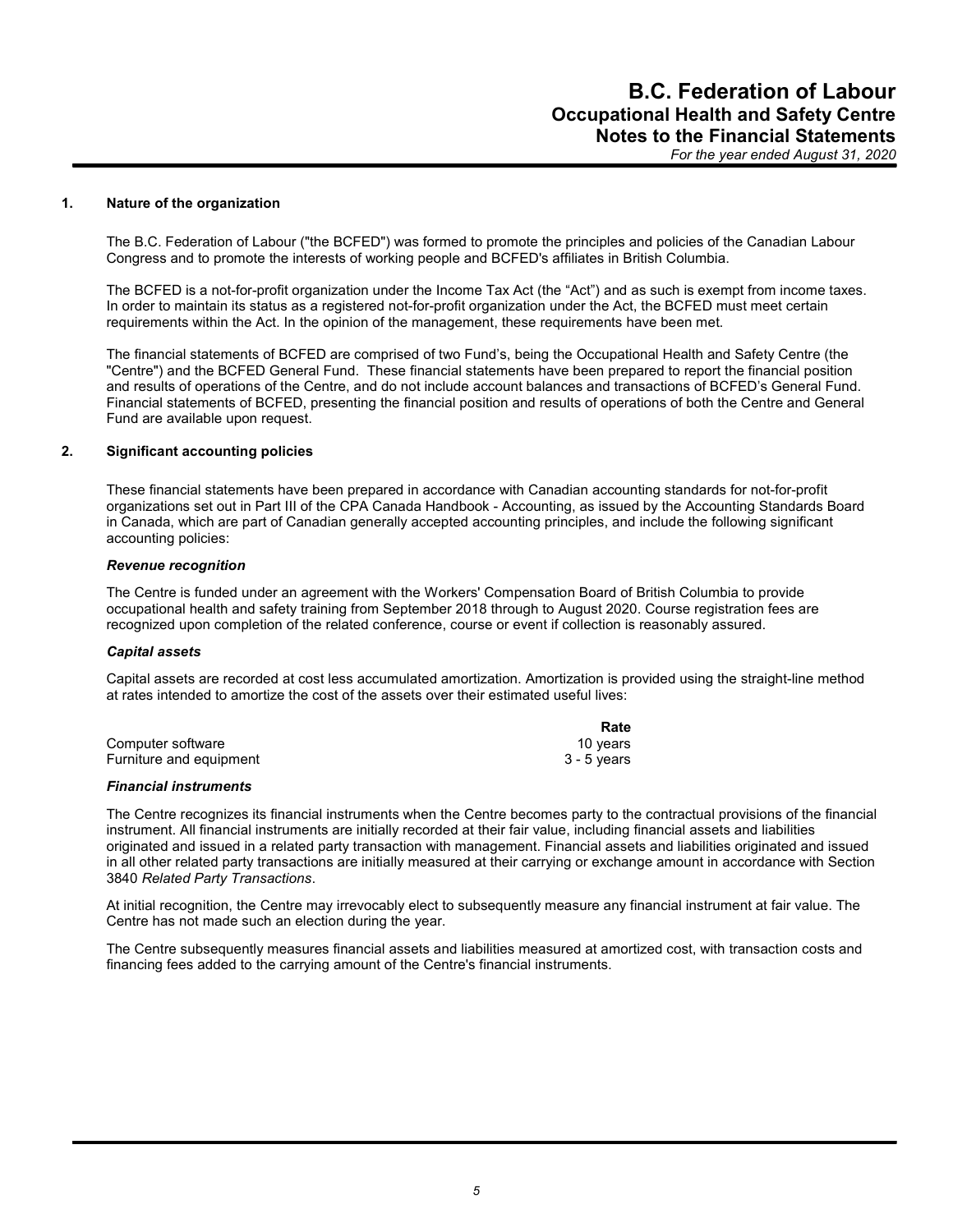#### 2. Significant accounting policies (Continued from previous page)

#### Financial asset impairment

The Centre assesses impairment of all of its financial assets measured at cost or amortized cost. The Centre groups assets for impairment testing when available information is not sufficient to permit identification of each individually impaired financial asset in the group; there are numerous assets affected by the same factors; no asset is individually significant, etc. Management considers whether the issuer is having significant financial difficulty; whether there has been a breach in contract, such as a default or delinquency in interest or principal payments; etc. in determining whether objective evidence of impairment exists. When there is an indication of impairment, the Centre determines whether it has resulted in a significant adverse change in the expected timing or amount of future cash flows during the year. If so, the Centre reduces the carrying amount of any impaired financial assets to the highest of: the present value of cash flows expected to be generated by holding the assets; the amount that could be realized by selling the assets; and the amount expected to be realized by exercising any rights to collateral held against those assets. Any impairment, which is not considered temporary, is included in current year excess of revenues over expenses.

The Centre reverses impairment losses on financial assets when there is a decrease in impairment and the decrease can be objectively related to an event occurring after the impairment loss was recognized. The amount of the reversal is recognized in the excess (deficiency) of revenue over expenses in the year the reversal occurs.

#### Measurement uncertainty (use of estimates)

The preparation of financial statements in conformity with Canadian accounting standards for not-for-profit organizations requires management to make estimates and assumptions that affect the reported amounts of assets and liabilities and disclosure of contingent assets and liabilities at the date of the financial statements, and the reported amounts of revenues and expenses during the reporting period.

Accounts receivable are stated after evaluation as to their collectibility and an appropriate allowance for doubtful accounts is provided where considered necessary. Amortization is based on the estimated useful lives of capital assets.

These estimates and assumptions are reviewed periodically and, as adjustments become necessary they are reported in excess of revenues and expenses in the periods in which they become known.

#### Employee future benefits

The Centre's employees participate in a multi employer benefit plan for certain of its employees, the Municipal Pension Plan, for which there is insufficient information to apply defined benefit plan accounting because the actuary does not attribute portions of the surplus to individual employers participating in the plan. Accordingly, the Centre is not able to identify its share of the plan assets and liabilities, and therefore, the Centre uses defined contribution plan accounting for this plan.

#### 3. Capital assets

|                         | Cost    | <b>Accumulated</b><br>amortization | 2020<br><b>Net book</b><br>value | 2019<br>Net book<br>value |
|-------------------------|---------|------------------------------------|----------------------------------|---------------------------|
| Computer software       | 549,133 | $\overline{\phantom{0}}$           | 549,133                          |                           |
| Furniture and equipment | 12.444  | 12.444                             |                                  |                           |
|                         | 561,577 | 12.444                             | 549.133                          | $\,$                      |

During the year ended August 31, 2020, the Centre developed a new online course registration database and the costs associated with this development are included in the computer software amount of \$549,133. As the database was not in use as of August 31, 2020, no amortization expense has been recorded. The computer software costs will be amortized over 10 years, commencing when the database is put into use during its year ended August 31, 2021.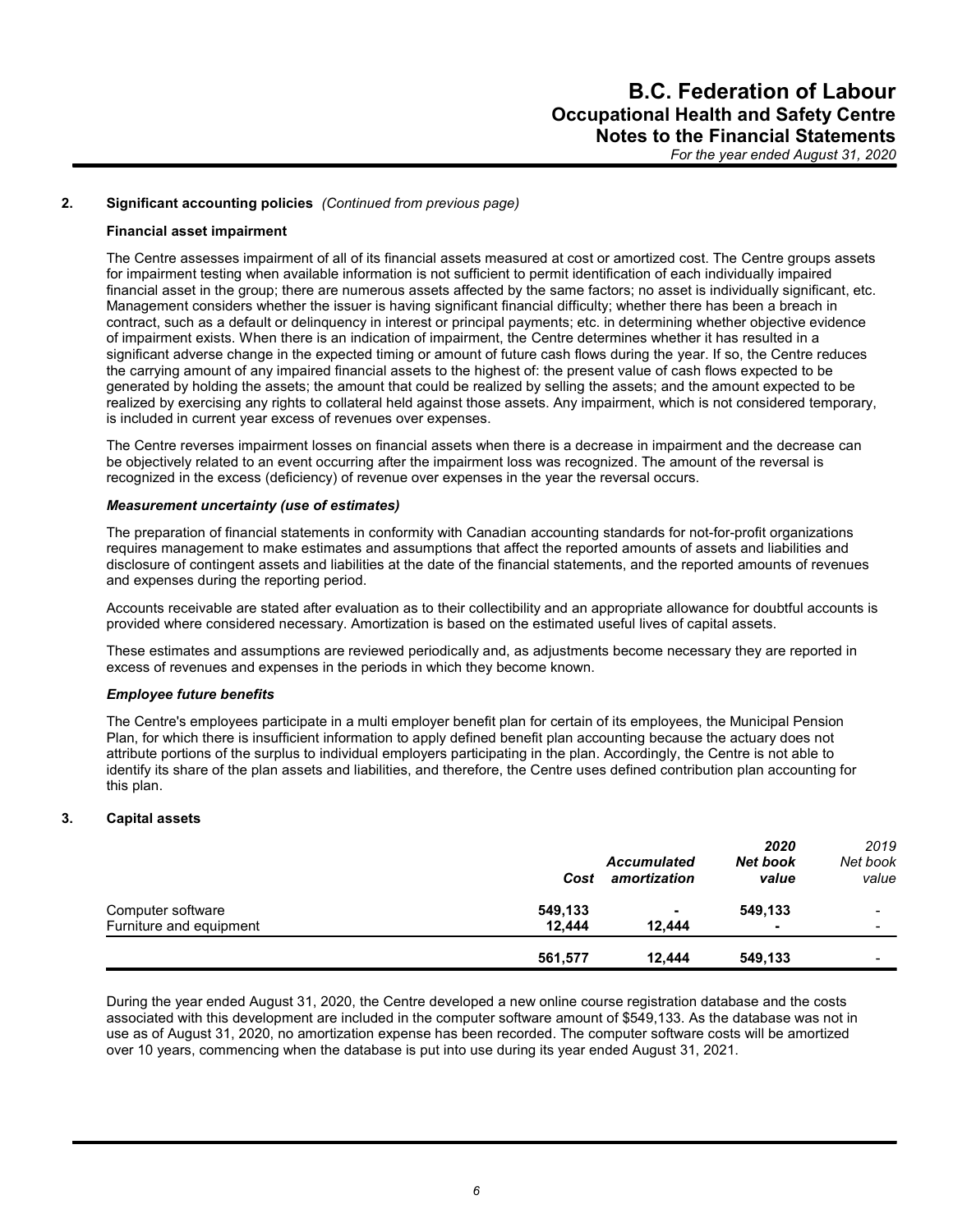#### 4. Deferred course registration fees

Deferred course registration fees represent funds received that relate to courses to be conducted subsequent to year end, and will be recognized as revenue when the related courses are provided and expenditures are incurred.

#### 5. Due to BC FED General Fund

Amounts due to BC FED General Fund are unsecured, non-interest bearing and have no fixed terms of repayment.

#### 6. Significant events

The outbreak of the novel strain of coronavirus, specifically identified as "COVID-19", has resulted in governments worldwide, including the Canadian federal, provincial and municipal governments, enacting emergency measures to combat the spread of the virus commencing in March 2020. These measures, which include the implementation of travel bans, selfimposed quarantine periods and social distancing, have caused material disruption to organizations globally, resulting in an economic slowdown. Governments and central banks have reacted with significant monetary and fiscal interventions designed to stabilize these economic conditions. The duration and impact of the COVID-19 outbreak is currently unknown, as is the efficacy of the government and central bank interventions. It is not possible to reliably estimate the length and severity of these developments or the impact, if any, on the financial results of the Centre in future periods.

#### 7. Financial instruments

The Centre, as part of its operations, carries a number of financial instruments. It is management's opinion that the Centre is not exposed to significant interest, currency, credit, liquidity or other price risks arising from these financial instruments except as otherwise disclosed.

#### Interest rate risk

Interest rate risk is the risk that the value of a financial instrument might be adversely affected by a change in the interest rates. Changes in market interest rates may have an effect on the cash flows associated with some financial assets and liabilities, known as cash flow risk, and on the fair value of other financial assets or liabilities, known as price risk. The Centre is exposed to interest rate risk with respect to its investments in term deposits.

#### Liquidity risk

Liquidity risk refers to the risk that an entity will encounter difficulty in meeting obligations associated with financial liabilities.The Centre manages liquidity risk by maintaining an adequate amount of liquid assets with various maturities in order to ensure that it can meet all of its financial obligations as they come due.

#### Credit risk

Credit risk is the risk that one party to a financial instrument will cause a financial loss for the other party by failing to discharge an obligation.The Centre's main credit risk relates to its accounts receivable. The Centre manages its credit risk by performing regular investigation into delinquent accounts and provides allowances for potentially uncollectible accounts receivable. The Centre has not made any provisions for doubtful accounts at year-end after reviewing each outstanding account and determining the collectability based on its knowledge of the participating accounts' situation.